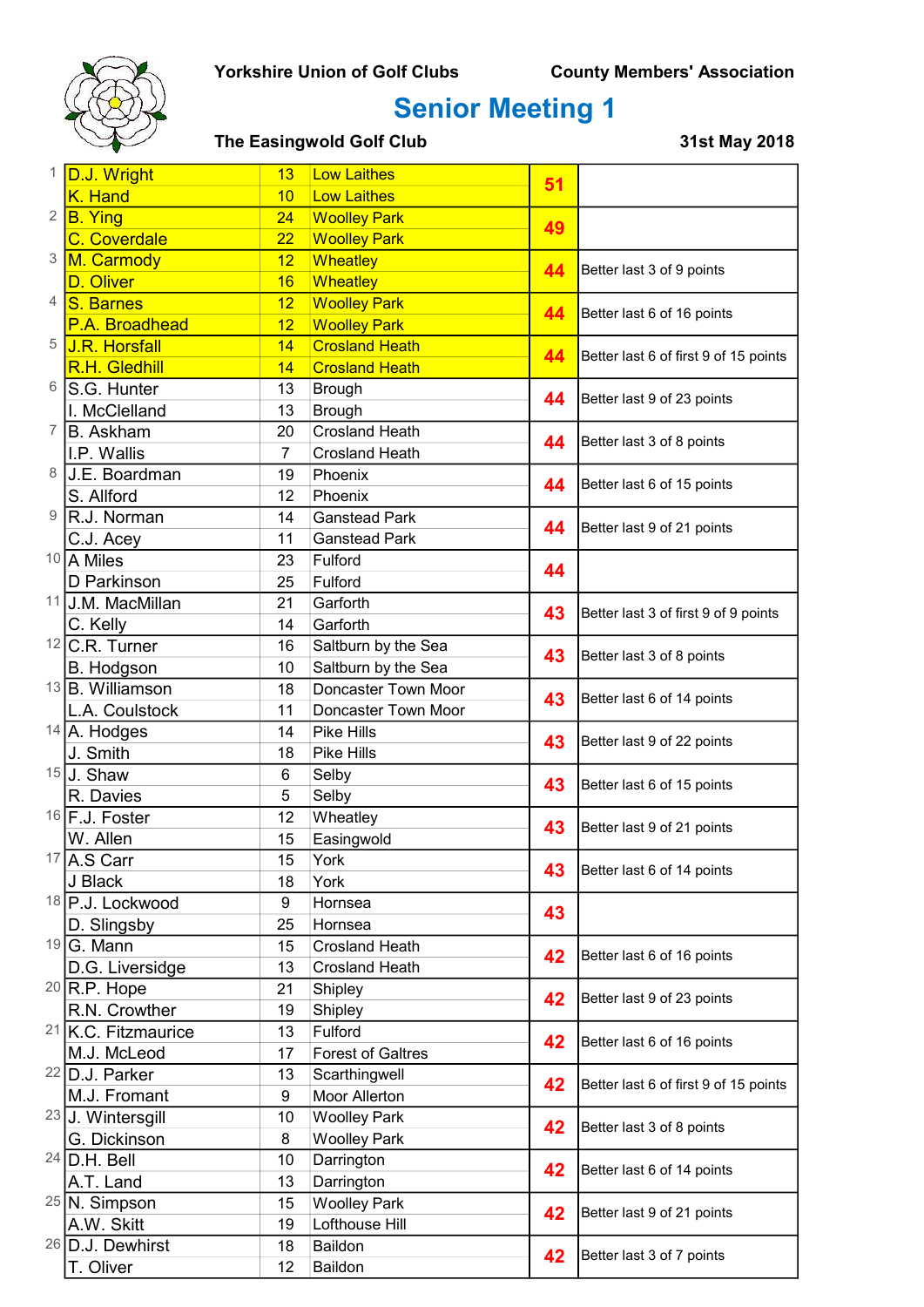

| <sup>27</sup> R.A. Brown   | Sand Moor<br>22  | 42                      | Better last 6 of 14 points |                             |
|----------------------------|------------------|-------------------------|----------------------------|-----------------------------|
| C.J. Wood                  | 17               | Sand Moor               |                            |                             |
| $28$ D. Jordan             | 15               | Huddersfield            | 42                         | Better last 9 of 20 points  |
| D.J. Banks                 | 14               | Wheatley                |                            |                             |
| <sup>29</sup> M.G. Belcher | 12               | Darrington              | 42                         |                             |
| J. Ball                    | 21               | Darrington              |                            |                             |
| 30 C. Winter               | 11               | Cave Castle             | 41                         | Better last 6 of 14 points  |
| J.M. May                   | 17               | <b>Cave Castle</b>      |                            |                             |
| 31 J.M. Illingworth        | 11               | <b>Cave Castle</b>      | 41                         | Better last 9 of 21 points  |
| P.J. Robertson             | 11               | Beverley & East Riding  |                            |                             |
| 32 A. Bloomfield           | 16               | <b>Renishaw Park</b>    | 41                         |                             |
| L.G. Chambers              | 27               | <b>Renishaw Park</b>    |                            |                             |
| 33 J.P. Kershaw            | 18               | Pannal                  | 40                         | Better last 9 of 21 points  |
| W.M. Caw                   | 19               | Pannal                  |                            |                             |
| 34 M.S. Keightley          | 19               | Hessle                  | 40                         | Better last 3 of 8 points   |
| A.D. Best                  | 22               | Hessle                  |                            |                             |
| 35 R.N. Tattersall         | 19               | Middlesbrough           | 40                         | Better last 6 of 14 points  |
| A.J. Whitfield             | 8                | Middlesbrough           |                            |                             |
| 36 A.C. Wallis             | $\boldsymbol{9}$ | <b>Crosland Heath</b>   | 40                         | Better last 9 of 20 points  |
| S. Hitchenor               | 8                | <b>Crosland Heath</b>   |                            |                             |
| 37 R.W. Dawson             | 18               | Pontefract & District   | 40                         | Better last 6 of 13 points  |
| P.M. Krlic                 | 13               | Scarborough North Cliff |                            |                             |
| 38 D. Mitchell             | 15               | Wheatley                | 40                         | Better last 9 of 19 points  |
| H.W.B. Houghton            | 8                | Wheatley                |                            |                             |
| 39 A Harris                | 21               | Doncaster Town Moor     | 40                         | Better last 3 of 6 points   |
| P.G. Oliver                | 15               | Doncaster Town Moor     |                            |                             |
| 40 G Wilkins               | 11               | Sandburn Hall           | 40                         | Better last 9 of 18 points  |
| S.J. Barrett               | $\overline{7}$   | Sandburn Hall           |                            |                             |
| 41 P.W. Wilson             | 23               | Saltburn by the Sea     | 40                         | Better last 6 of 11 points  |
| A. Taylor                  | 9                | Saltburn by the Sea     |                            |                             |
| 42 C. Edwards              | 9                | Northcliffe             | 40                         |                             |
| J.S. Lord<br>43 A. Garbutt | 10<br>16         | Northcliffe<br>Garforth |                            |                             |
| W.S. Hayle                 | 14               | Garforth                | 39                         | Better last 9 of 21 points  |
| 44 D.L. Kelly              | 8                | Fulford                 |                            |                             |
| S.M. Allison               | 19               | Fulford                 | 39                         | Better last 6 of 14 points  |
| 45 P. Johnson              | 9                | <b>Crosland Heath</b>   |                            |                             |
| S. Brierley                | 8                | <b>Crosland Heath</b>   | 39                         | Better last 6 of 13 points  |
| $46$ S.B. Slater           | 16               | Wheatley                |                            |                             |
| J. Moore                   | 23               | Wheatley                | 39                         | Better last 3 of 7 points   |
| 47 M.A. Bowker             | 10               | The Oaks                |                            |                             |
| R. Dell                    | 14               | The Oaks                | 39                         | Better last 6 of 12 points  |
| 48 P. Berry                | 28               | South Leeds             |                            |                             |
| N.J. Turner                | 21               | South Leeds             | 39                         | Better last 9 of 20 points  |
| 49 J. M Wilson             | 14               | Baildon                 |                            | Better last 6 of 14 points  |
| J.F Holder                 | 13               | Baildon                 | 39                         |                             |
| $50$ J.B. Hallam           | 16               | Middlesbrough           | 39                         |                             |
| R.A. Kirby                 | 19               | Middlesbrough           |                            | Better last 3 of 8 points   |
| $51$ B.R. Swift            | 17               | Doncaster Town Moor     |                            |                             |
| D. Wood                    | 12               | Doncaster Town Moor     | 39                         | Better last hole of 1 point |
| $52$ D.W. Mills            | 19               | Garforth                |                            |                             |
| G.W. Staples               | 19               | Garforth                | 39                         | Better last 6 of 13 points  |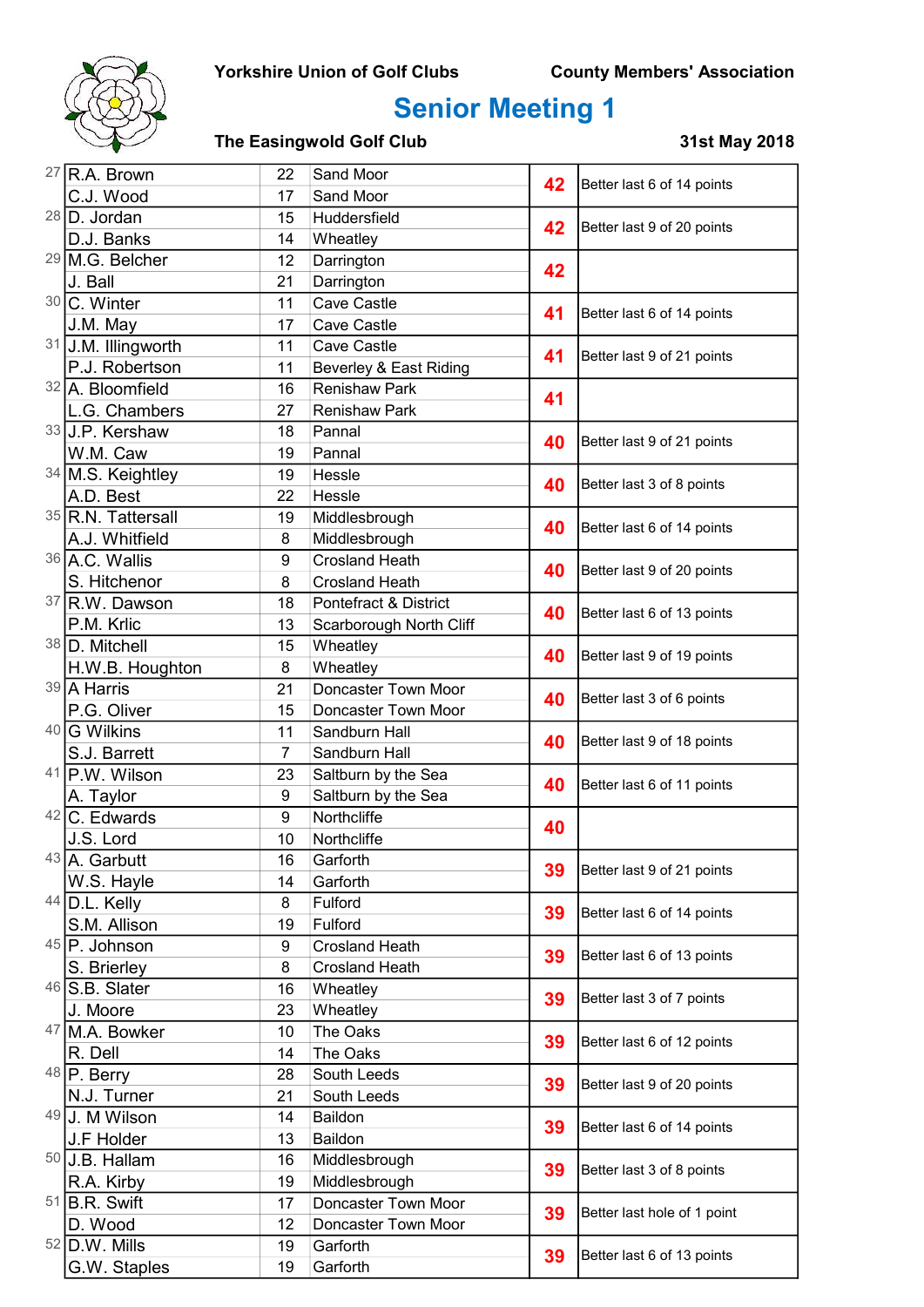

| 53 P.A.A. Finnegan                 | Middlesbrough<br>18 | 39                      | Better last 6 of first 9 of 14 points |                                        |
|------------------------------------|---------------------|-------------------------|---------------------------------------|----------------------------------------|
| P.J. Clements                      | 21                  | Middlesbrough           |                                       |                                        |
| $54$ R. Chester                    | 15                  | Hessle                  | 39                                    | Better last 9 of 19 points             |
| J. Francis                         | 15                  | Hessle                  |                                       |                                        |
| 55 N. Muir                         | 20                  | Hessle                  | 39                                    | Better last 9 of 18 points             |
| E.C. Drake                         | 14                  | Hessle                  |                                       |                                        |
| 56 A. Warwick                      | 15                  | Hessle                  | 39                                    | Better last hole of 3 points           |
| <b>B.L. Roebuck</b>                | 15                  | Hessle                  |                                       |                                        |
| 57 P. Fullerton                    | 9                   | Moortown                | 39                                    |                                        |
| M.E. Tomlinson                     | 14                  | Moortown                |                                       |                                        |
| 58 A Maplesden                     | 8                   | Saltburn by the Sea     | 38<br>38                              | Better last 9 of 21 points             |
| J. Goundry                         | 16                  | Saltburn by the Sea     |                                       |                                        |
| 59 I. Don-Leo                      | 18                  | Low Laithes             |                                       | Better last 6 of 13 points             |
| J.B. Tain                          | 21                  | Low Laithes             |                                       |                                        |
| 60 R.C. Thomas                     | 14                  | Oakdale                 | 38                                    | Better last 9 of 20 points             |
| W.S. Wilson                        | 23                  | Oakdale                 |                                       |                                        |
| $61$ W. Lees                       | $\overline{7}$      | Cleveland               | 38                                    | Better last 9 of 19 points             |
| F. Spenceley                       | 5                   | Cleveland               |                                       |                                        |
| $62$  L.J. Ward                    | 18                  | Hornsea                 | 38                                    | Better last hole of first 9 of4 points |
| J.P. Duckworth                     | 13                  | Hornsea                 |                                       |                                        |
| 63 J.M. Deeming                    | 13                  | Hessle                  | 38                                    | Better last 6 of 12 points             |
| W.D. King                          | 14                  | Hessle                  |                                       |                                        |
| 64 R.M. Stansfield                 | 10                  | Scarborough North Cliff | 38                                    | Better last 9 of 17 points             |
| <b>B.M. Jarvis</b>                 | 11                  | Hickleton               |                                       |                                        |
| 65 W.G. Spencer                    | 15                  | <b>Bingley St.Ives</b>  | 38                                    | Better last 3 of 5 points              |
| R.H. Randerson                     | 19                  | <b>Bingley St.Ives</b>  |                                       |                                        |
| 66 J.W. Sawyer                     | 14                  | Woodsome Hall           | 38                                    | Better last 9 of 16 points             |
| K.A. Pilling                       | 21                  | Woodsome Hall           |                                       |                                        |
| 67 I.R. Townend                    | 15                  | <b>Woolley Park</b>     | 38                                    |                                        |
| J. Marsh                           | 17                  | <b>Woolley Park</b>     |                                       |                                        |
| 68 M.R. Hallam                     | 13                  | Middlesbrough           | 37                                    | Better last 9 of 22 points             |
| A.F. Clemmit                       | 21                  | Thirsk & Northallerton  |                                       |                                        |
| 69 J.O. Newsome                    | 13                  | Wakefield               | 37                                    | Better last 9 of 20 points             |
| C.A. Gregson                       | 10                  | Wakefield               |                                       |                                        |
| $70$ N. Ivel                       | 13                  | York                    | 37                                    | Better last 9 of 19 points             |
| N. Lawn                            | 13                  | York                    |                                       |                                        |
| $71$ . Siddle                      | 10                  | Doncaster Town Moor     | 37                                    | Better last 6 of 12 points             |
| H. Bathgate                        | 18                  | Doncaster Town Moor     |                                       |                                        |
| $72$ A. Kidd                       | 6                   | Saltburn by the Sea     | 37                                    |                                        |
| M Preece                           | $\overline{7}$      | Saltburn by the Sea     |                                       |                                        |
| 73 R.R. Outhwaite                  | 19                  | Wheatley                | 36                                    | Better last 9 of 20 points             |
| K. Horniman                        | 19                  | Wheatley                |                                       |                                        |
| $74$ J.J. Hall                     | 13                  | Hornsea                 | 36<br>36<br>36                        | Better last 9 of 19 points             |
| G.S. Duncan                        | 16                  | Beverley & East Riding  |                                       |                                        |
| 75 B. Craven                       | 16                  | Saltburn by the Sea     |                                       | Better last 9 of 17 points             |
| G Emmerson                         | 13                  | Saltburn by the Sea     |                                       |                                        |
| 76 M. Fisher                       | 14                  | Darrington              |                                       | Better last 9 of 16 points             |
| N. Altilar                         | 24                  | Darrington              |                                       |                                        |
| 77 N.J. Desourdy                   | 16                  | Wheatley                | 36                                    | Better last 3 of 6 points              |
| T. Grierson                        | 21                  | Wheatley                |                                       |                                        |
| <sup>78</sup> <sub>K.</sub> Walker | 14                  | <b>Crosland Heath</b>   | 36                                    | Better last 6 of 11 points             |
| R.T. Owen                          | 15                  | <b>Crosland Heath</b>   |                                       |                                        |